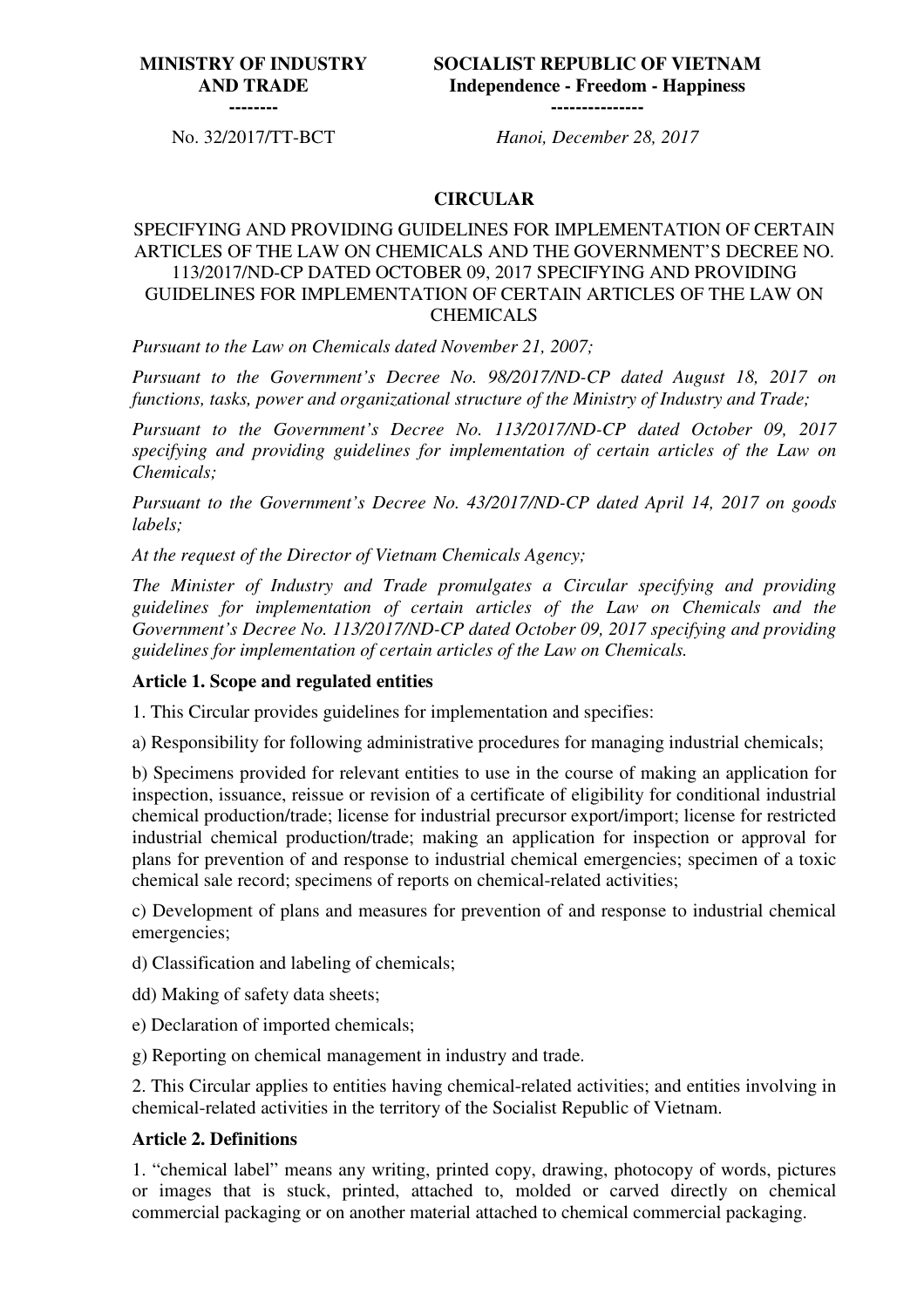2. "chemical labeling" means an act of providing essential information about chemicals on chemical labels in order to enable consumers to identify it as the basis for selection, consumption and use; enable producers and traders to advertise their chemicals and facilitate inspections and supervision carried out by competent authorities.

3. "primary label" is an original label attached to chemical commercial packaging by a chemical producer.

4. "secondary label" is a label providing compulsory information that must be translated from a foreign language into Vietnamese for the primary label and adding compulsory information in Vietnamese to the primary label (if any) in accordance with regulations of Vietnam law.

5. "chemical commercial packaging" is a type of packaging used for containing the chemical and for sale together with the chemical, including:

a) Chemical container means the layer of packaging containing or in direct contact with the chemical, forming the shape of the chemical or tightly covering by its shape;

b) Chemical package means the layer of packaging used for covering one or some chemical substances in the chemical container.

6. "production date" is the date on which the final stage of the chemical or chemical batch is completed.

7. "expiry date" is a previously determined date after which the chemical or chemical batch fails to maintain all of its characteristics or quality. The expiry date shall be shown as the period of time from the production date to the expiry date or as month, day and year of expiry. If the expiry date is shown as month and year, it shall end on the last date of the expiry month.

8. "circulation of chemicals" includes acts of displaying, promoting, transporting and storing chemicals in the course of selling and purchasing chemicals, except for transporting chemicals of an importer to a warehouse from a checkpoint.

### **Article 3. Administrative procedures for managing industrial chemicals**

1. Issuance, reissue, revision or revocation of certificates of eligibility for conditional industrial chemical production/trade

a) Each Department of Industry and Trade of each province/central-affiliated city (hereinafter referred to as "Department of Industry and Trade of province") shall receive applications from, issue, reissue, revise or revoke certificates of eligibility for conditional industrial chemical production/trade to chemical producers whose factories are located in the province;

b) Department of Industry and Trade of province shall receive applications from, issue, reissue, revise or revoke certificates of eligibility for conditional industrial chemical production/trade to chemical traders whose stores are located in the province.

If a chemical trader has a chemical warehouse in another province, the Department of Industry and Trade of province shall send a copy of his/her application for the certificate and an enquiry form to receive comments from the Department of Industry and Trade of the province where his/her warehouse is located. The Department of Industry and Trade of the province where the chemical trader's warehouse is located shall inspect conditions of the warehouse and complete the enquiry form on satisfaction of requirements for chemical warehouses mentioned in the Decree No. 113/2017/ND-CP and send it to the Department of Industry and Trade of the province where the chemical trader's store is located. The Department of Industry and Trade of province responsible for granting the certificate shall send the certificate to the Department of Industry and Trade of the province where the chemical warehouse is located;

c) An entity both producing and trading in conditional industrial chemicals shall make and submit an application for the certificate of eligibility for conditional industrial chemical production/trade including the documents stated in Clause 1 and Clause 2 Article 10 of the Decree No. 113/2017/ND-CP to the Department of Industry and Trade of the province where the entity's factory/store is located;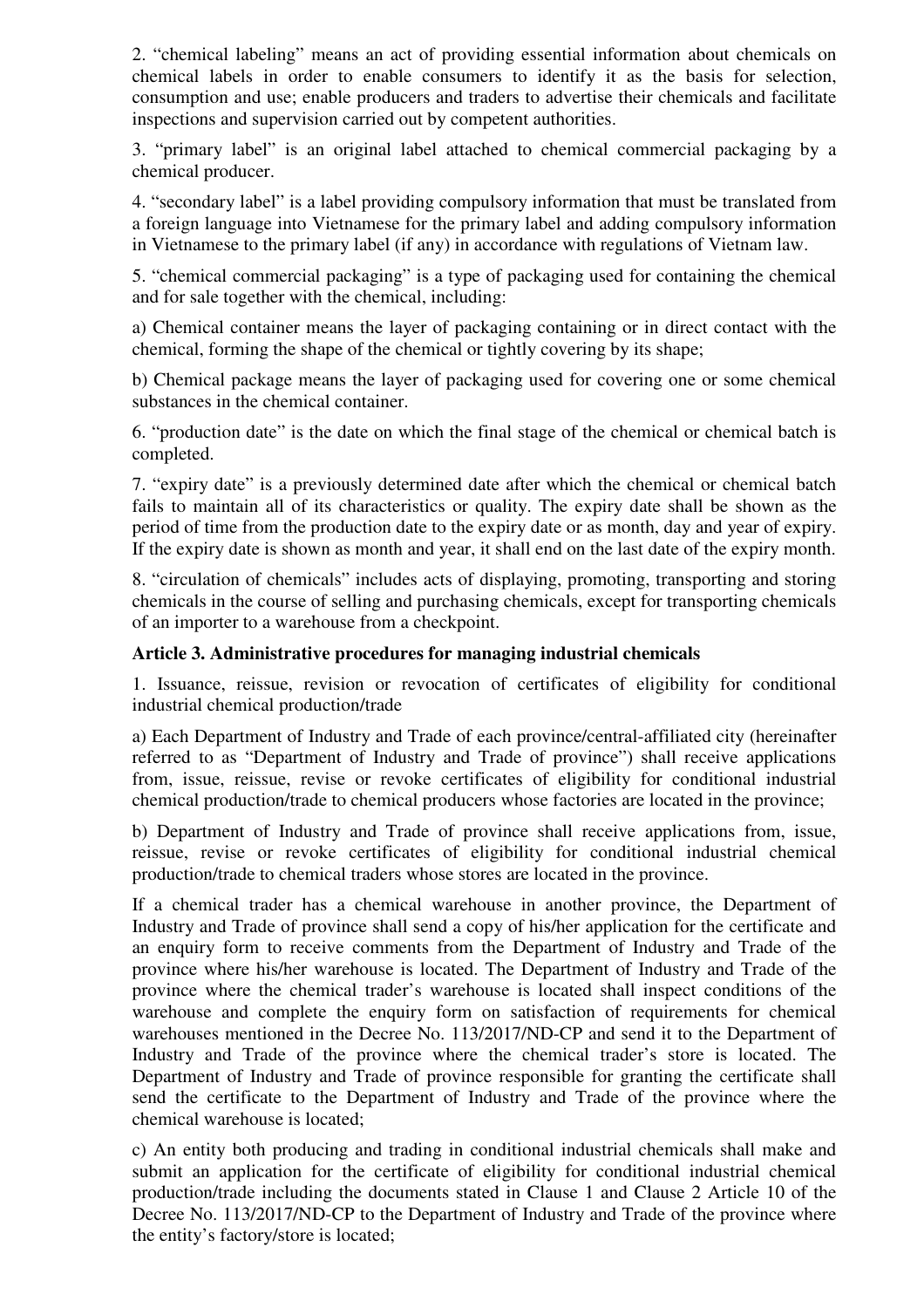2. The Vietnam Chemicals Agency shall receive applications for and issue, reissue, revise, renew or revoke licenses for industrial precursor export/import.

3. The Vietnam Chemicals Agency shall receive applications for licenses for restricted industrial chemical production/trade; carry out inspections of applications and organize inspection visits to chemical factories/stores. The Minister of Industry and Trade shall authorize the Director of the Vietnam Chemicals Agency to issue, reissue, revise or revoke licenses for restricted industrial chemical production/trade.

4. The Vietnam Chemicals Agency shall receive applications for inspection or approval for plans for prevention of and response to industrial chemical emergencies, request the Minister of Industry and Trade to set up inspection councils and consider approving such plans.

5. The Vietnam Chemicals Agency shall receive declaration on imported chemicals made by chemical importers through the national single-window website, develop and implement plans for periodic or ad hoc inspection if necessary.

### **Article 4. Promulgation of specimens**

1. Specimens of applications for issuance, reissue and revision of the certificate of eligibility for conditional industrial chemical production/trade; license for restricted industrial chemical production/trade are provided in Appendix No. 1 attached hereto, including:

a) Specimen No. 1a: Application form for the certificate of eligibility for conditional industrial chemical production/trade;

b) Specimen No. 1b: Application form for reissue of the certificate of eligibility for conditional industrial chemical production/trade;

c) Specimen No. 1c: Application form for revision of the certificate of eligibility for conditional industrial chemical production/trade;

d) Specimen No. 1d: Application form for the license for restricted industrial chemical production/trade;

dd) Specimen No. 1dd: Application form for reissue of the license for restricted industrial chemical production/trade;

e) Specimen No. 1e: Application form for revision of the license for restricted industrial chemical production/trade;

g) Specimen No. 1g: List of technical equipment and personal protective equipment of the chemical factory/store.

2. Specimens of applications for issuance, renewal, reissue and revision of the license for industrial precursor export/import are provided in Appendix No. 2 attached hereto, including:

a) Specimen No. 2a: Application form for the license for industrial precursor export/import;

b) Specimen No. 2b: Application form for renewal of the license for industrial precursor export/import;

c) Specimen No. 2c: Application form for reissue of the license for industrial precursor export/import;

d) Specimen No. 2d: Application form for revision of the license for industrial precursor export/import.

3. Specimens used in the course of making applications for and inspecting or approving plans for prevention of and response to industrial chemical emergencies are provided in Appendix No. 3 attached hereto, including:

a) Specimen No. 3a: Application form for plans for prevention of and response to industrial chemical emergencies;

b) Specimen No. 3b: Decision on establishment of the inspection council;

c) Specimen No. 3c: Inspection council meeting minutes;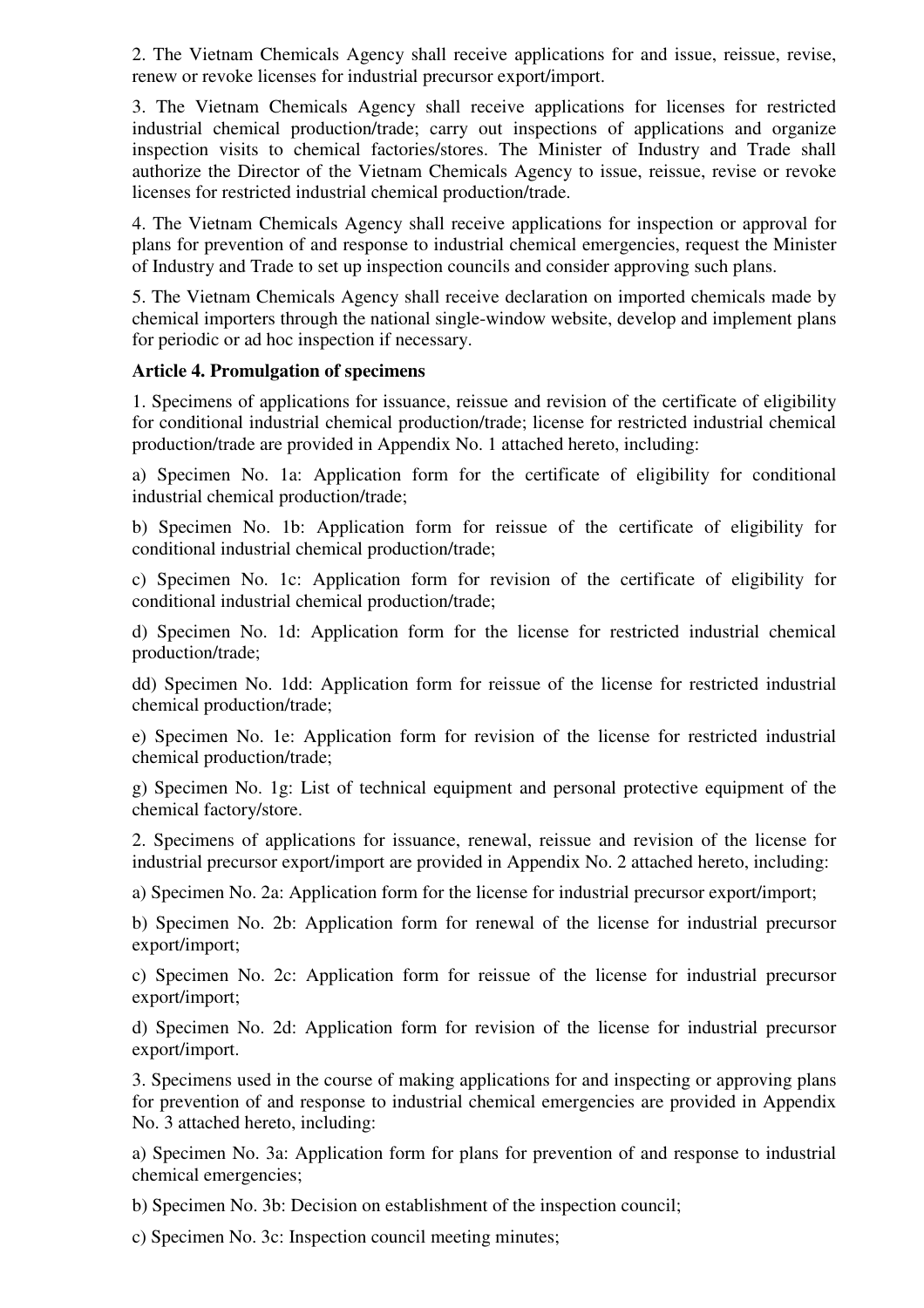d) Specimen No. 3d: Rating report;

dd) Specimen No. 3dd: Report on explanation and comments on inspection results.

4. The specimen of the toxic chemical sale record is provided in Appendix No. 4 attached hereto.

5. Specimens of reports on chemical-related activities are provided in Appendix No. 5 attached hereto, including:

a) Specimen No. 5a: Report on chemical-related activities (for organizations and individuals);

b) Specimen No. 5b: Report on chemical-related activities and chemical management (for Departments of Industry and Trade of provinces).

## **Article 5. Plans and measures for prevention of and response to industrial chemical emergencies**

1. Layout and contents of plans and measures for prevention of and response to industrial chemical emergencies are provided in Appendix No. 6 attached hereto.

2. Within 10 (ten) working days from the day on which the decision on issuance of measures for prevention of and response to chemical emergencies is given, the investor shall send a copy of the decision and a book of measures to the Department of Industry and Trade of the province where the project is developed.

3. Any change arising in the course of investment and operation related to the contents stated in adopted plans shall be reported to the Vietnam Chemicals Agency.

# **Article 6. Classification and labeling of chemicals**

1. Chemical producers/importers shall classify and label chemicals, take responsibility for results of chemical classification and information shown on chemical labels.

2. Chemicals shall be classified according to rules and technical guidance of Globally Harmonized System of Classification and Labeling of Chemicals (GHS) from Rev. 2 (2007) onwards. General guidance and criteria for chemical classification of GHS are provided in Appendix No. 7 attached hereto.

3. Chemicals shall be labeled according to the guidance provided in Appendix No. 8 attached hereto. Chemical labels shall provide the following information:

a) Names of chemicals;

b) Identification numbers of chemicals (if any);

c) Hazard pictograms, signal words or hazard statements (if any);

d) Preventive measures (if any);

dd) Quantity;

e) Composition or composition and contents;

g) Production date;

h) Expiry date (if any);

i) Names and addresses of entities responsible for chemicals;

k) Origins of chemicals;

l) Instruction on how to use and store chemicals.

4. Chemical labels shall be attached in accordance with Article 4; secondary labels shall be attached in compliance with Clause 3 Article 7 and Clauses 3 and 4 Article 8 of the Government's Decree No. 43/2017/ND-CP on goods labels. In the cases where the size of a label is too small to contain every compulsory information, the information mentioned in Points a, i and k Clause 3 this Article shall be stated on the label and the remaining information shall be specified in the package insert and shall be mentioned on the label.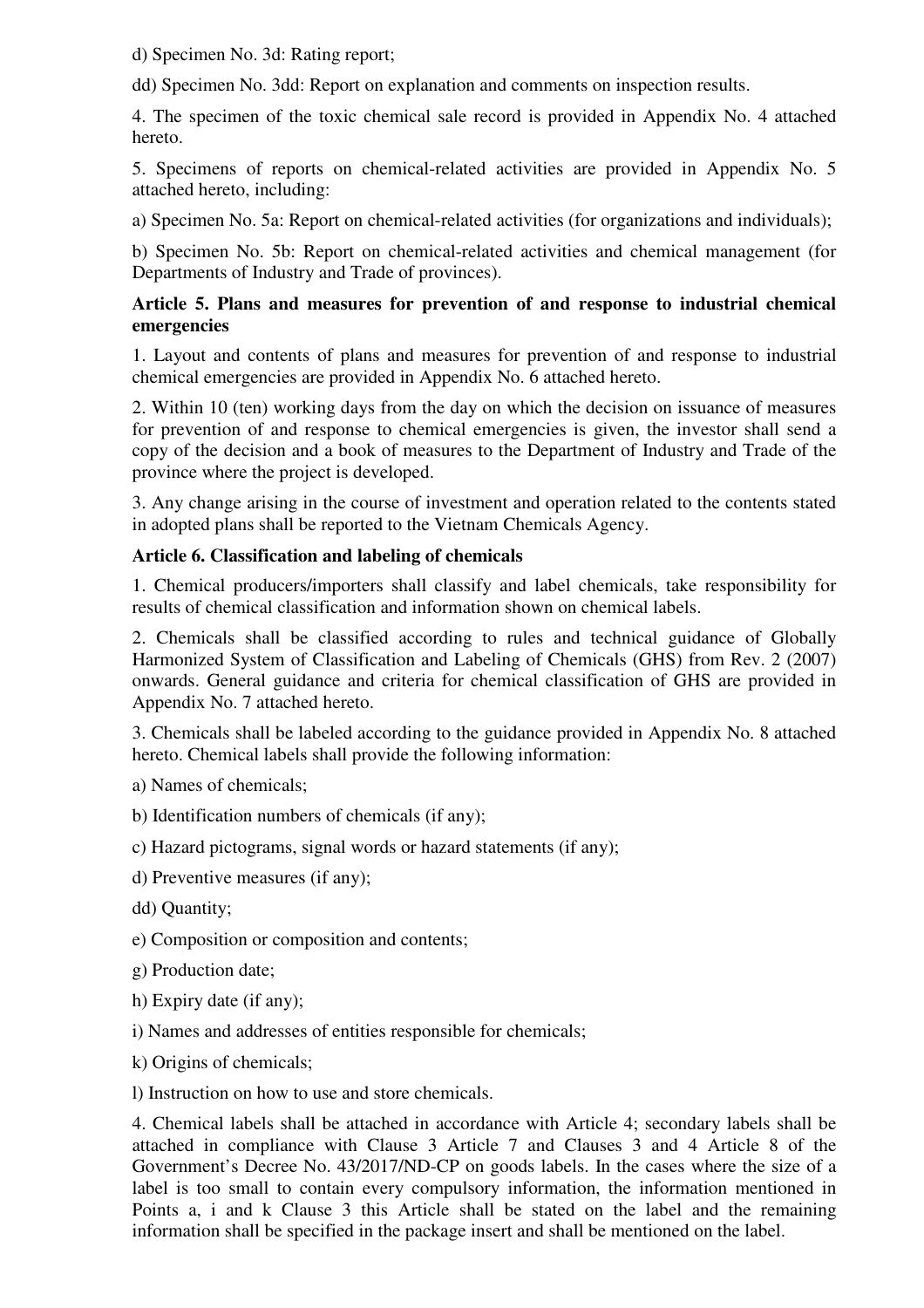5. Hazard pictograms in transporting hazardous chemicals are provided in Appendix No. 7 attached hereto.

## **Article 7. Making of safety data sheets**

1. Hazardous chemical producers and importers mentioned in Clause 1 Article 24 of the Decree No. 113/2017/ND-CP shall make safety data sheets including information provided in Appendix No. 9 attached hereto before using or selling chemicals on and take responsibility for contents of safety data sheets.

2. Hazardous chemical producers and importers shall retain safety data sheets of every hazardous chemical in their factories/stores and make sure that all entities relevant to hazardous chemicals are provided with safety data sheets of such hazardous chemicals.

# **Article 8. Instruction on making declaration of imported chemicals**

1. Chemical importers shall declare imported chemicals through national single-window website before customs clearance is granted.

2. After customs clearance is granted, the customs shall send information about declared identification numbers and other information stated in Appendix No. 10 attached hereto to the system of the Ministry of Industry and Trade.

3. Entities purchasing chemicals in the territory of Vietnam shall not make declaration of imported chemicals.

4. In case the main system is not functional, the importer may declare imported chemicals through a backup system. Chemical importers shall take responsibility for information that they have declared through the backup system as if it is declared through the national singlewindow website mentioned in Clause 6 Article 27 of the Decree No. 113/2017/ND-CP.

# **Article 9. Reporting**

1. Reporting made by entities having chemical-related activities

a) Before January 15 every year, entities having industrial chemical-related activities shall make reports on their chemical-related activities in the previous year according to the specimen No. 5a provided in Appendix No. 5 attached hereto and send them to the Department of Industry and Trade of the province where such activities are carried out and to the Vietnam Chemicals Agency;

b) The periodic reporting mentioned in Point a this Clause shall be made through the national database on chemicals after it is complete;

c) Entities having industrial chemical-related activities shall make reports on their chemicalrelated activities on an ad hoc basis and send them to the Department of Industry and Trade of the province where they are carrying out such activities when there is any chemical emergency arising or such activities are ceased or at the request of a competent authority.

2. Before January 20 every year, Departments of Industry and Trade of provinces shall report chemical management and consolidate chemical-related activities carried out by entities in their provinces according to the specimen No. 5b provided in Appendix No. 5 attached hereto to the Vietnam Chemicals Agency.

3. Authorities mentioned in Article 10 herein shall report chemical management to the Vietnam Chemicals Agency within their competence if required.

## **Article 10. Responsibilities of Departments, Agencies affiliated to the Ministry of Industry and Trade, Departments of Industry and Trade of provinces and market surveillance authorities**

1. The Vietnam Chemicals Agency shall act as the focal point to manage chemical-related activities on behalf of the Ministry of Industry and Trade.

The Vietnam Chemicals Agency shall take charge and cooperate with relevant authorities in performing the following tasks under management of the Ministry of Industry and Trade: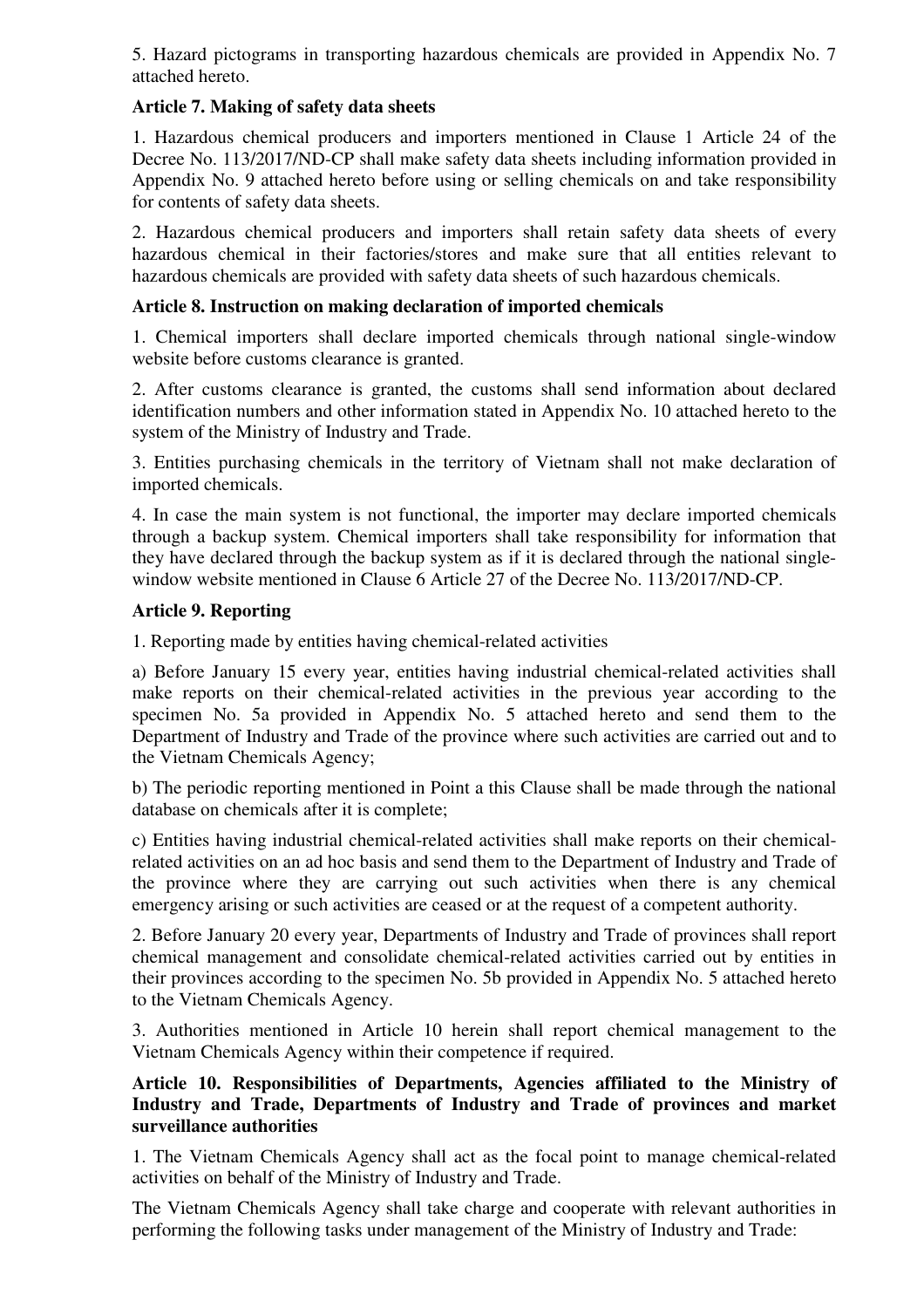a) Preparing legislative documents and requesting competent authorities to promulgate such documents; strategies, programs, projects, plans, mechanisms or policies on chemical industry development; technical standards and regulations on chemicals;

b) Disseminating and providing guidance on regulations of law on chemical management;

c) Following administrative procedures mentioned in Clauses 2, 3, 4 and 5 Article 3 herein;

d) Developing the national list of chemicals, national database on chemicals and systems of laboratories for assessing new chemicals in Vietnam;

dd) Carrying out inspections, settling complaints and taking actions against violations of chemical-related activities within their power.

2. The Industrial Safety Techniques and Environment Agency shall provide guidelines and inspect compliance with safety of hazardous industrial chemical activities.

3. The E-commerce and Digital Economy Agency shall take charge and cooperate with the General Department of Vietnam Customs in maintaining operation of the electronic system of the Ministry of Industry and Trade through the national single-window website.

4. The General Department of Market Surveillance shall provide guidance and direct market surveillance authorities in conducting inspections and taking actions against violations of chemical-related activities.

5. Departments of Industry and Trade of provinces shall:

a) Manage and supervise chemical-related activities in their provinces;

b) Follow administrative procedures mentioned in Clause 1 Article 3 herein;

c) Take charge and cooperate with relevant authorities in disseminating and providing guidance on implementation of law on chemical management;

d) Carrying out inspections, settling complaints and taking actions against violations of chemical-related activities;

dd) Supervise compliance with regulations on chemical production/trade requirements, plans and measures for prevention of and response to chemical emergencies and training courses in chemical safety provided by entities having chemical-related activities;

e) Fulfill the tasks stated in the Law on Chemicals, the Decree No. 113/2017/ND-CP and other tasks related to chemical activities that they are assigned.

### **Article 11. Transitional provisions**

1. Plans and measures for prevention of and response to chemical emergencies that have been appraised or verified before the effective date of this Circular shall continue to be implemented.

2. Domestically produced and imported chemicals that have been classified or labeled for internal use or sale before the effective date of this Circular may be used or sold until they are sold out.

3. Regarding certificates of eligibility for conditional chemical production/trade and licenses for restricted chemical production/trade:

a) Certificates and licenses granted by competent authorities before the effective date of the Decree No. 113/2017/ND-CP shall remain effective until they expire;

b) If a certificate/license that is granted before the effective date of the Decree No. 113/2017/ND-CP needs to be revised before it expires or a certificate/license expires its holder wishes to sustain the business, a new certificate/license will be issued in accordance with provisions of such Decree;

c) Producers and sellers of conditional industrial chemicals mentioned in the Decree No. 113/2017/ND-CP that are not on the list of chemicals stated in Appendix No. 1 of the Circular No. 28/2010/TT-BCT dated June 28, 2010 by the Minister of Industry and Trade and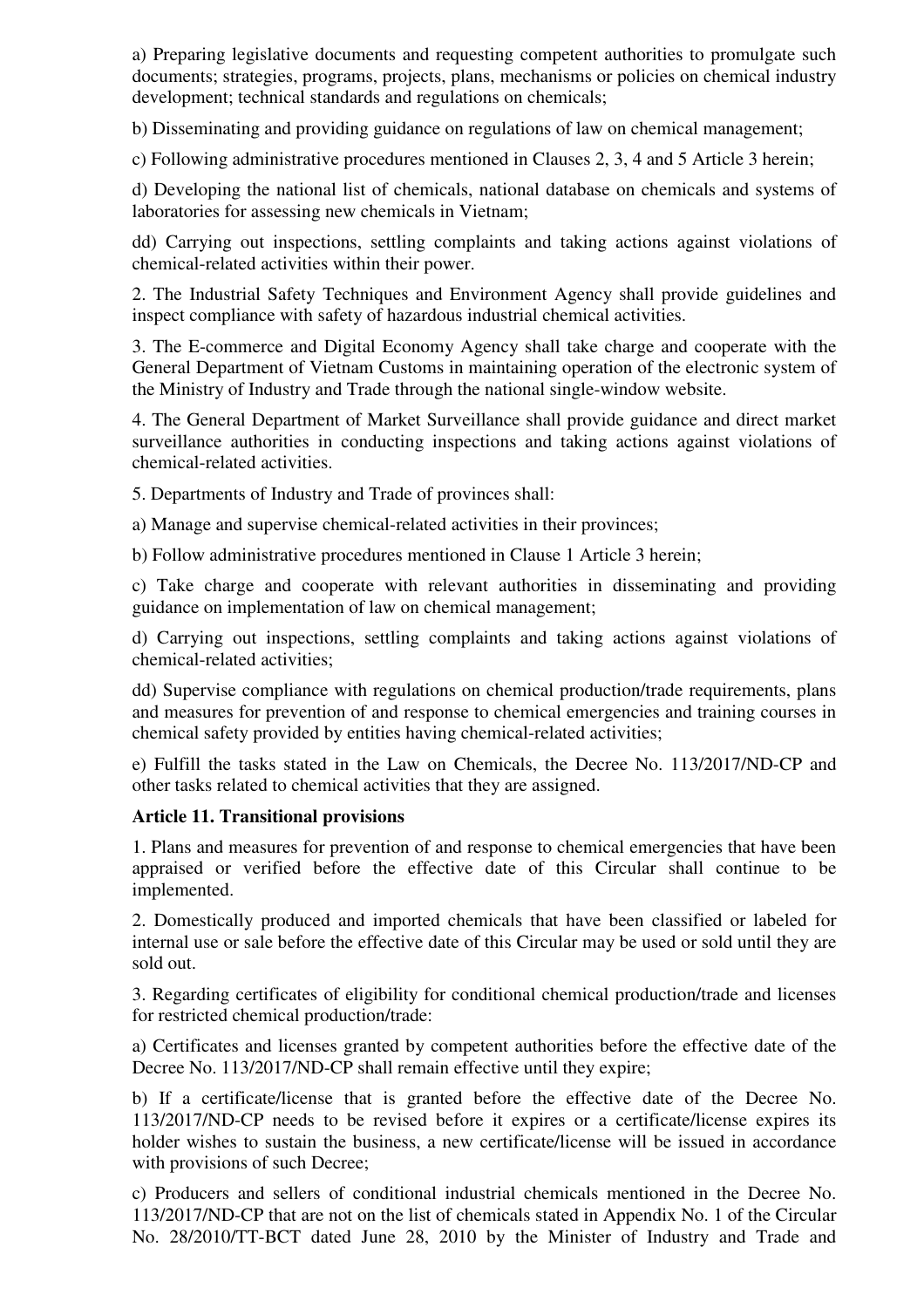restricted industrial chemicals mentioned in the Decree No. 113/2017/ND-CP that are not on the list of chemicals stated in Appendix No. 2 of the Decree No. 26/2011/ND-CP dated April 08, 2011 by the Government shall fulfill all conditions and apply for a new certificate/license within 6 months from the effective date of this Circular..

# **Article 12. Effect**

1. This Circular comes into force from the signing date.

2. If any legislative document or reference in this Circular is amended or replaced, its latest version shall prevail.

3. This Circular shall supersede:

a) The Circular No. 01/2006/TT-BCN dated April 11, 2006 by the Minister of Industry on guidelines for management of toxic chemical export/import and products containing toxic chemicals, drug precursors and chemicals in accordance with technical standards under management of the Ministry of Industry;

b) The Decision No. 40/2006/QD-BCN dated December 01, 2006 by the Minister of Industry on supplement of the list of chemicals banned to be exported/imported promulgated together with the Decision No. 05/2006/QD-BCN dated April 07, 2006 by the Ministry of Industry on publishing the list thereof;

c) The Circular No. 28/2010/TT-BCT dated June 28, 2010 by the Minister of Industry and Trade specifying certain articles of the Law on Chemicals and the Government's Decree No. 108/2008/ND-CP dated October 07, 2008 specifying and providing guidelines for implementation of certain articles of the Law on Chemicals;

The Circular No. 18/2011/TT-BCT dated April 21, 2011 by the Minister of Industry and Trade on supplementing and annulling administrative procedures stated in the Circular No. 28/2010/TT-BCT specifying certain articles of the Law on Chemicals and the Decree No. 108/2008/ND-CP specifying and providing guidelines for implementation of certain articles of the Law on Chemicals;

dd) The Circular No. 40/2011/TT-BCT dated November 14, 2011 by the Minister of Industry and Trade on declaration of chemicals;

e) The Circular No. 04/2012/TT-BCT dated February 13, 2012 by the Minister of Industry and Trade on classification and labeling of chemicals;

g) The Circular No. 07/2013/TT-BCT dated April 22, 2013 by the Minister of Industry and Trade on registration of using hazardous chemicals for production of industrial goods;

h) The Circular No. 20/2013/TT-BCT dated August 05, 2013 by the Minister of Industry and Trade on plans and measures for prevention of industrial chemical emergencies;

i) Article 6, Article 7, Clauses 1 and 2 Article 9, Article 10, Article 11, Article 12, Article 14 and Article 18 of the Circular No. 42/2013/TT-BCT dated December 31, 2013 by the Minister of Industry and Trade on management and control of industrial precursors;

k) The Circular No. 36/2014/TT-BCT dated October 22, 2014 by the Minister of Industry and Trade on training in chemical safety and issuance of certificate of training in chemical safety;

l) Article 1, Article 2, Article 3 and Article 4 of the Circular No. 06/2015/TT-BCT dated April 23, 2015 by the Minister of Industry and Trade on amendments to certain circulars promulgated by the Ministry of Industry and Trade on administrative procedures in the fields of chemicals, electricity and trade in commodities via commodity exchanges;

m) Article 2 and Article 3 of the Circular No. 04/2016/TT-BCT dated June 06, 2016 by the Minister of Industry and Trade on amendments to certain circulars promulgated by the Minister of Industry and Trade on administrative procedures in the fields of e-commerce, chemicals, alcohol production and trade, franchise, trade in commodities via commodity exchanges, energy, food safety and electricity;